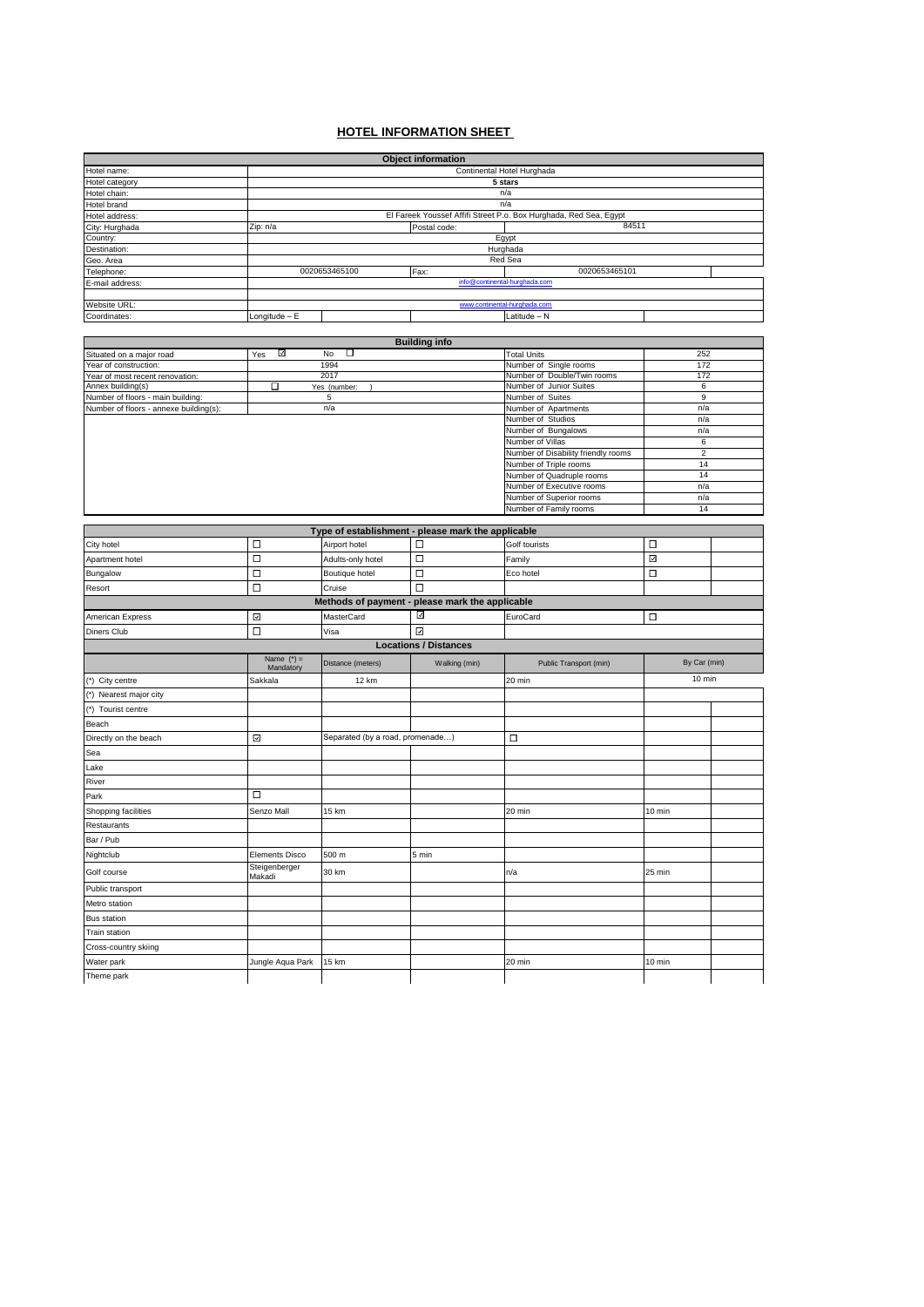| <b>Basic Room facilities</b>     |                         |                  |                                            |                     |                         |     |
|----------------------------------|-------------------------|------------------|--------------------------------------------|---------------------|-------------------------|-----|
|                                  | <b>YES</b>              | Fee              |                                            |                     | <b>YES</b>              | Fee |
| Bathroom                         | ⊡                       |                  | Centrally Regulated air-conditioning       |                     | □                       |     |
| Shower                           | ⊡                       |                  | individually adjustable air - conditioning |                     | ⊡                       |     |
| <b>Bathtub</b>                   | ⊡                       |                  | Individually adjustable heating            |                     | □                       |     |
| Hairdryer                        | $\overline{\mathbf{v}}$ |                  | Safe                                       |                     | ☑                       |     |
| Direct dial telephone            | ⊡                       |                  | Living Room                                |                     | □                       |     |
| <b>TV</b>                        | ⊡                       |                  | Balcony                                    |                     | $\overline{\omega}$     |     |
| Internet access                  | ₹                       |                  | Terrace                                    |                     | ☑                       |     |
| Kitchenette                      | $\Box$                  |                  | Wheelchair accessible                      |                     | ⊡                       |     |
| Minibar                          | ⊡                       | Yes              | Disability - friendly bathroom             |                     | ☑                       |     |
| Mini Fridge                      | □                       |                  | Wi-Fi                                      |                     | ₹                       |     |
| Cooker                           | □                       |                  | Wape - up service wake up call             |                     | ⊡                       |     |
| Tea/Coffee facilities            | ☑                       |                  | Cot                                        |                     | $\overline{\mathsf{v}}$ |     |
| Ironing set                      | □                       |                  | Non-smoking rooms                          |                     | ⊡                       |     |
| Double bed                       | ⊡                       |                  | Smoke Detector                             |                     | 囜                       |     |
| King-size bed                    | $\Box$                  |                  | 220V power supply                          |                     | ₹                       |     |
| Carpeted floors                  | □                       |                  | Hydro - massage Bath ( Jaccuzi)            |                     | □                       |     |
| Alarm Clock                      | $\Box$                  |                  | CD player                                  |                     | □                       |     |
| Video Games console              | □                       |                  | DVD player                                 |                     | □                       |     |
| <b>Extra Beds</b>                | 囜                       |                  | Sofa Bed                                   |                     | $\Box$                  |     |
| <b>Toiletries</b>                | ⊡                       |                  | Satellite TV                               |                     | ☑                       |     |
| Telephone in the bathroom        | ⊡                       |                  | Flat Screen                                |                     | ⊡                       |     |
| Desk                             | Π                       |                  | Plug adaptor                               |                     | □                       |     |
| <b>Bathrobes</b>                 | □                       |                  |                                            |                     | ⊡                       |     |
|                                  | $\Box$                  |                  | Queen - size bed                           |                     |                         |     |
| Slippers                         |                         |                  |                                            |                     |                         |     |
| ⊡<br>Make-up mirror              |                         |                  |                                            |                     |                         |     |
|                                  |                         |                  |                                            |                     |                         |     |
|                                  |                         |                  | <b>Hotel Facilities &amp; Services</b>     |                     |                         |     |
|                                  | <b>YES</b>              | Fee              |                                            |                     | <b>YES</b>              | Fee |
| Air-conditioning in public areas | ☑                       |                  | <b>Bicycle hire Service</b>                |                     | □                       |     |
| 24h. Check-in service            | □                       |                  | Gym                                        |                     | ⊡                       |     |
| 24hr reception                   | ₫                       |                  | Day - Care Centre                          |                     | $\overline{\square}$    |     |
| Hotel safe                       | □                       |                  | <b>Baby sitting Service</b>                |                     | ⊡                       | Yes |
| Currency exchange facilities     | ⊡                       |                  | Car hire                                   |                     | $\Box$                  |     |
| Lift access                      | ⊡                       |                  | Transfer service                           |                     | ₫                       | Yes |
| Shop-s                           | ⊡                       |                  | Multiligual staff                          |                     | ⊡                       |     |
| Garden                           | ⊡                       |                  | Newspaper                                  |                     | Ξ                       |     |
| Terrace                          | ⊡                       |                  | <b>Bellboy Service</b>                     |                     | ⊡                       |     |
| Room service                     | ⊡                       | Yes              | Small pets allowed (under 5 KG)            |                     | □                       |     |
| Laundry service                  | ⊡                       | <b>Yes</b>       | Large pets allowed (over 5 kg).            |                     | □                       |     |
| Medical service                  | ⊡                       | Yes              | Wi-Fi                                      |                     | ⊡                       |     |
| Wheelchair Accessible            | ☑                       |                  | Rocky Beach                                |                     | □                       |     |
| Sandy Beach                      | ⊡                       |                  |                                            |                     |                         |     |
|                                  |                         |                  | Catering - please mark the applicable      |                     |                         |     |
| Cafe                             | ⊡                       | Restaurant       | ☑                                          | Poolside snack bar  | ⊡                       |     |
| Bar                              | ⊡                       | Non-smoking area | ⊡                                          | <b>Banquet hall</b> | ⊡                       |     |
| Pub                              | $\Box$                  | Smoking area     | ☑                                          | Swim-up bar         | ☑                       |     |
| Breakfast room                   | □                       | With terrace     | ⊡                                          | Kids corner         | $\overline{\square}$    |     |
| Dining room                      | ⊡                       | Special menu     | $\overline{\square}$                       | Kids menu           | $\overline{\Box}$       |     |
|                                  |                         |                  | Business - please mark the applicable      |                     |                         |     |
| Conferece room                   |                         | ☑                | Coneference hostess                        |                     | □                       |     |
| meeting room                     |                         | ⊡                | Secretarial service                        |                     | □                       |     |
| Projector<br>Fax                 |                         | ☑<br>⊡           | Photocopier                                |                     | ⊡<br>□                  |     |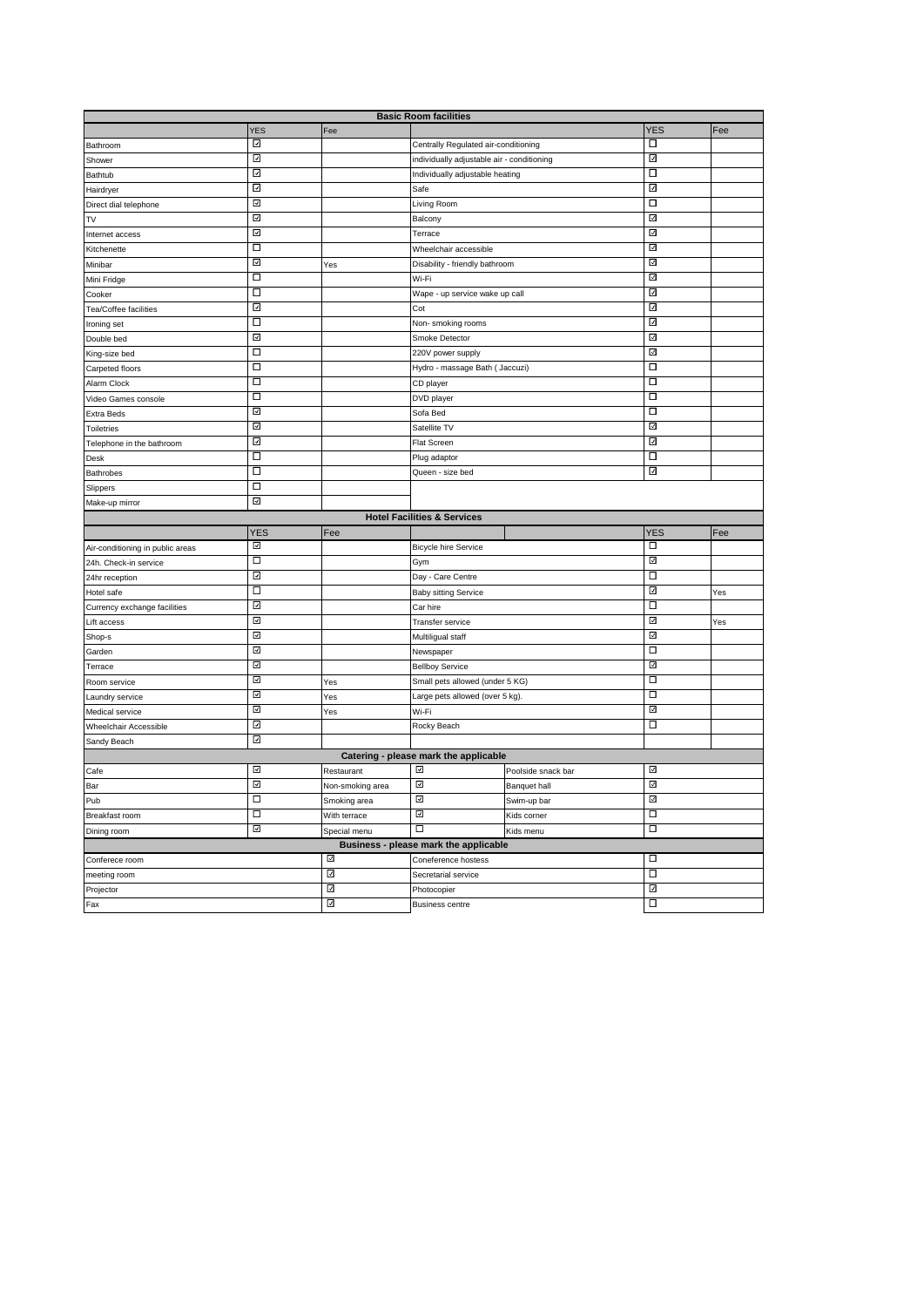| Entertainment                                           |            |     |                                      |  |            |     |
|---------------------------------------------------------|------------|-----|--------------------------------------|--|------------|-----|
|                                                         | <b>YES</b> | Fee |                                      |  | <b>YES</b> | Fee |
| Nightclub                                               | □          |     | Freshwater pool                      |  | ⊡          |     |
| Theatre / auditorium                                    | □          |     | Saltwater pool                       |  | □          |     |
| Casino                                                  | □          |     | Heated pool                          |  | ⊡          |     |
| Games room                                              | ₫          | Yes | Children's swimming pool             |  | ☑          |     |
| TV lounge                                               | □          |     | Sun Loungers                         |  | ⊡          |     |
| Kids' club                                              | Ξ          |     | Entertainment Programme for adults   |  | ⊡          |     |
| Children's play area                                    | ₫          |     | Entertainment Programme for Children |  | □          |     |
| Number of pools                                         | ⊡          | 1   | <b>Water slides</b>                  |  | $\Box$     |     |
| Indoor pool                                             | □          |     |                                      |  |            |     |
| Outdoor pool                                            | ☑          |     |                                      |  |            |     |
|                                                         |            |     | <b>Hotel Health &amp; Beauty</b>     |  |            |     |
|                                                         | <b>YES</b> | Fee |                                      |  | <b>YES</b> | Fee |
| Hairdressing salon                                      | ⊡          | Yes | Spa treatments                       |  | ⊡          | Yes |
| Sauna                                                   | ☑          | Yes | Beauty salon                         |  | ⊡          | Yes |
| Steam bath                                              | ⊡          | Yes | Spa centre                           |  | ⊡          | Yes |
| Massage                                                 | ⊡          | Yes | Sun Loungers                         |  | ⊡          | Yes |
|                                                         |            |     | Turkish bath (hamam)                 |  | □          |     |
|                                                         |            |     | <b>Meals</b>                         |  |            |     |
|                                                         | <b>YES</b> | Fee |                                      |  | <b>YES</b> | Fee |
| Bed & Breakfast                                         | ⊡          |     | All-Inclusive                        |  | ☑          |     |
| <b>Half Board</b>                                       | ⊡          |     | Minibar                              |  | ⊡          | Yes |
| $\overline{\phantom{a}}$<br><b>Breakfast and dinner</b> | ☑          |     | <b>Sports Facilities</b>             |  | ☑          |     |
| <b>Full Board</b>                                       | ⊡          |     | Room service                         |  | ⊡          | Yes |
| <b>Breakfast buffet</b>                                 | ☑          |     | Snacks                               |  | ☑          |     |
| <b>Continental Breakfast</b>                            | ⊡          |     | Alcoholic drinks                     |  | ⊡          |     |
| <b>Breakfast</b>                                        | ⊡          |     | Non - Alcoholic drinks               |  | ⊡          |     |
| <b>Buffet Lunch</b>                                     | ⊡          |     | <b>Hot Breakfast</b>                 |  | ⊡          |     |
| A-la-carte Lunch                                        | ⊡          | Yes | Breakfast served to the table        |  | □          |     |
| Set menu lunch                                          | Ξ          |     | No Alcoholic is served               |  | ⊡          |     |
| <b>Buffet dinner</b>                                    | ⊡          |     | Vegetarian meal                      |  | ⊡          |     |
| À la carte dinner                                       | ⊡          |     |                                      |  |            |     |
| Set menu dinner                                         | ₫          |     |                                      |  |            |     |
| Drinks include                                          | ⊡          |     |                                      |  |            |     |
| Special dietary options                                 | $\Box$     |     |                                      |  |            |     |
| All-inclusive special                                   | □          |     |                                      |  |            |     |
| Early bird breakfast                                    | ◻          |     |                                      |  |            |     |